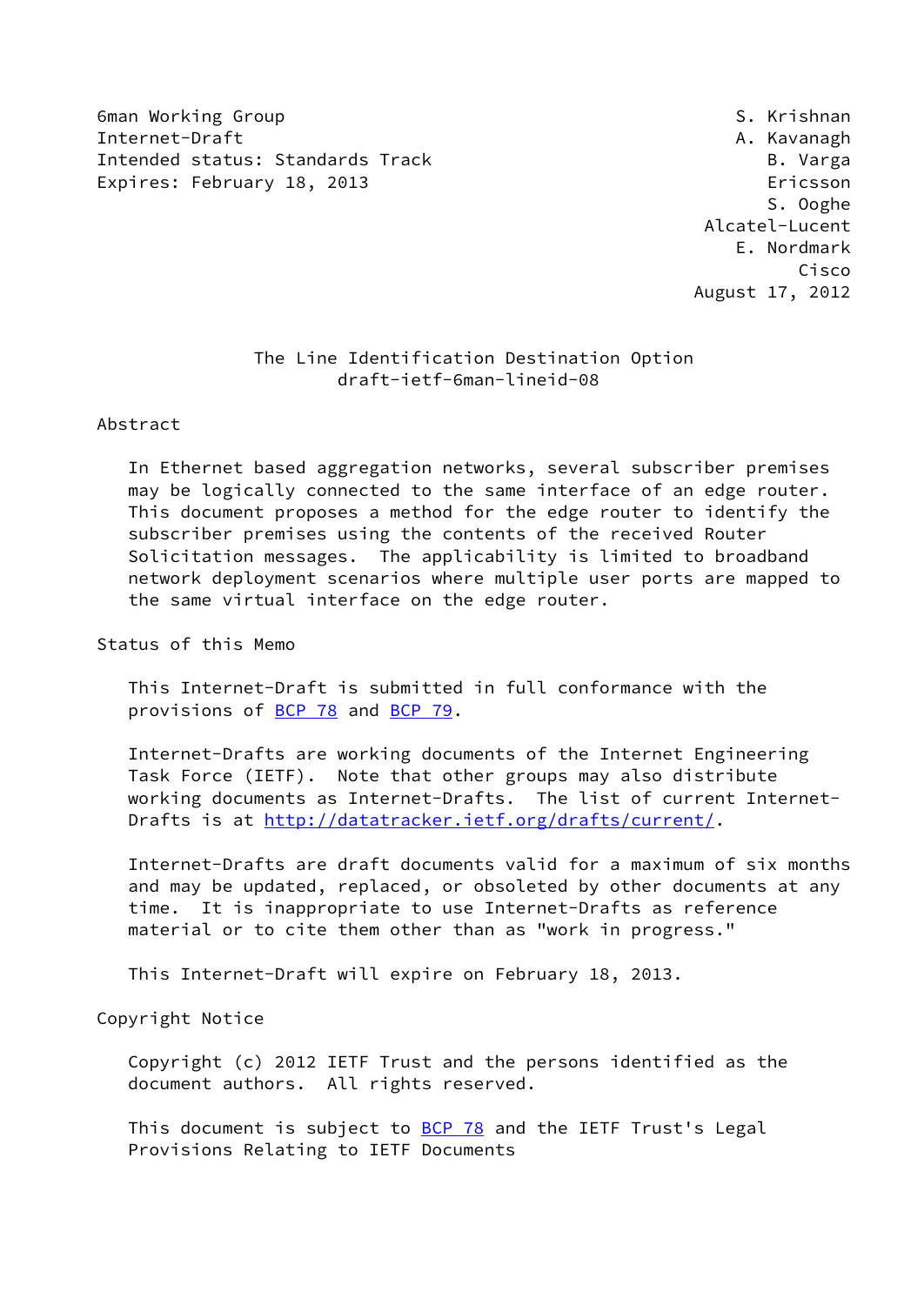| Internet-Draft | Line ID Destination Option | August 2012 |
|----------------|----------------------------|-------------|
|----------------|----------------------------|-------------|

[\(http://trustee.ietf.org/license-info](http://trustee.ietf.org/license-info)) in effect on the date of publication of this document. Please review these documents carefully, as they describe your rights and restrictions with respect to this document. Code Components extracted from this document must include Simplified BSD License text as described in Section 4.e of the Trust Legal Provisions and are provided without warranty as described in the Simplified BSD License.

# Table of Contents

| 1.                                                                                     |  |
|----------------------------------------------------------------------------------------|--|
|                                                                                        |  |
| 1.2. Conventions used in this document $\frac{5}{2}$                                   |  |
|                                                                                        |  |
| Issues with identifying the subscriber premises in an N:1<br>3.                        |  |
|                                                                                        |  |
| Basic operation $\ldots \ldots \ldots \ldots \ldots \ldots \ldots$<br>$\overline{4}$ . |  |
| 5.                                                                                     |  |
|                                                                                        |  |
| $5.2$ . On receiving a Router Solicitation from the end-device 8                       |  |
| 5.3. On receiving a Router Advertisement from the Edge                                 |  |
|                                                                                        |  |
| $5.3.1$ . Identifying tunneled Router Advertisements 9                                 |  |
| $\underline{5.4}$ . On detecting a subscriber circuit coming up 9                      |  |
| 5.5. On detecting Edge Router failure 9                                                |  |
| RS Retransmission algorithm $\ldots$ 10<br>5.6.                                        |  |
|                                                                                        |  |
| 6.1. On receiving a Tunneled Router Solicitation from the AN . 10                      |  |
| On sending a Router Advertisement towards the<br>6.2.                                  |  |
|                                                                                        |  |
| Sending periodic unsolicited Router Advertisements<br>6.3.                             |  |
| towards the end-device 11                                                              |  |
| $\underline{7}$ . Line Identification Destination Option (LIO) 11                      |  |
|                                                                                        |  |
| 8. Garbage collection of unused prefixes 13                                            |  |
| Interactions with Secure Neighbor Discovery 14<br>9.                                   |  |
|                                                                                        |  |
| 11. Security Considerations 14                                                         |  |
|                                                                                        |  |
|                                                                                        |  |
|                                                                                        |  |
|                                                                                        |  |
| $13.2$ . Informative References 16                                                     |  |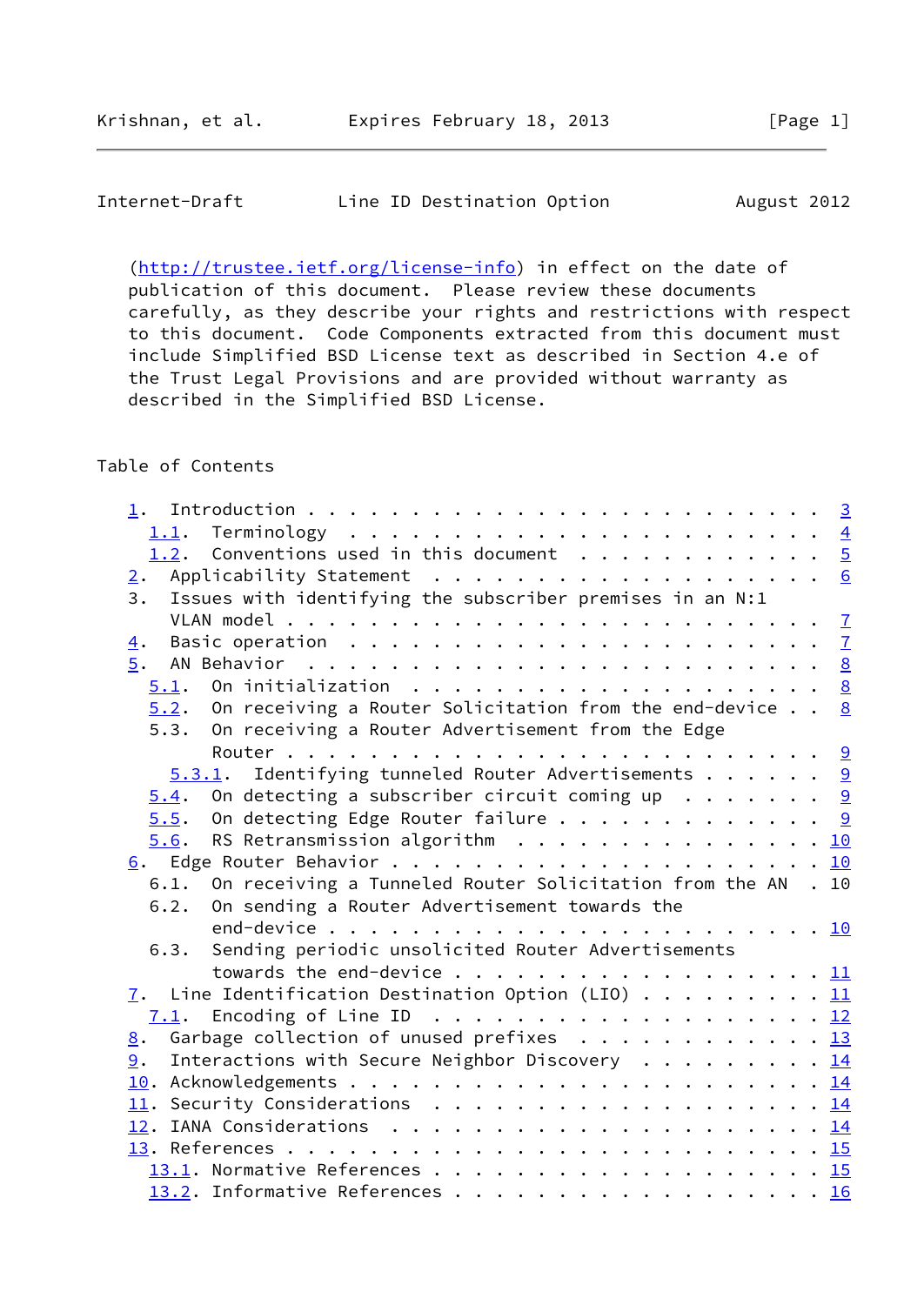|--|--|--|--|--|--|--|--|--|--|--|--|--|--|--|--|--|--|--|--|--|--|--|--|--|--|--|

| Krishnan, et al. | Expires February 18, 2013 | [Page 2] |
|------------------|---------------------------|----------|
|------------------|---------------------------|----------|

<span id="page-2-1"></span>

| Internet-Draft | Line ID Destination Option | August 2012 |
|----------------|----------------------------|-------------|
|                |                            |             |

#### <span id="page-2-0"></span>[1](#page-2-0). Introduction

 Digital Subscriber Line (DSL) is a widely deployed access technology for Broadband Access for Next Generation Networks. While traditional DSL access networks were Point-to-Point Protocol (PPP) [\[RFC1661](https://datatracker.ietf.org/doc/pdf/rfc1661)] based, some networks are migrating from the traditional PPP access model into a pure IP-based Ethernet aggregated access environment. Architectural and topological models of an Ethernet aggregation network in the context of DSL aggregation are described in  $[TR101]$  $[TR101]$ .



 Figure 1: Broadband Forum Network Architecture One of the Ethernet and Gigabit Passive Optical Network (GPON)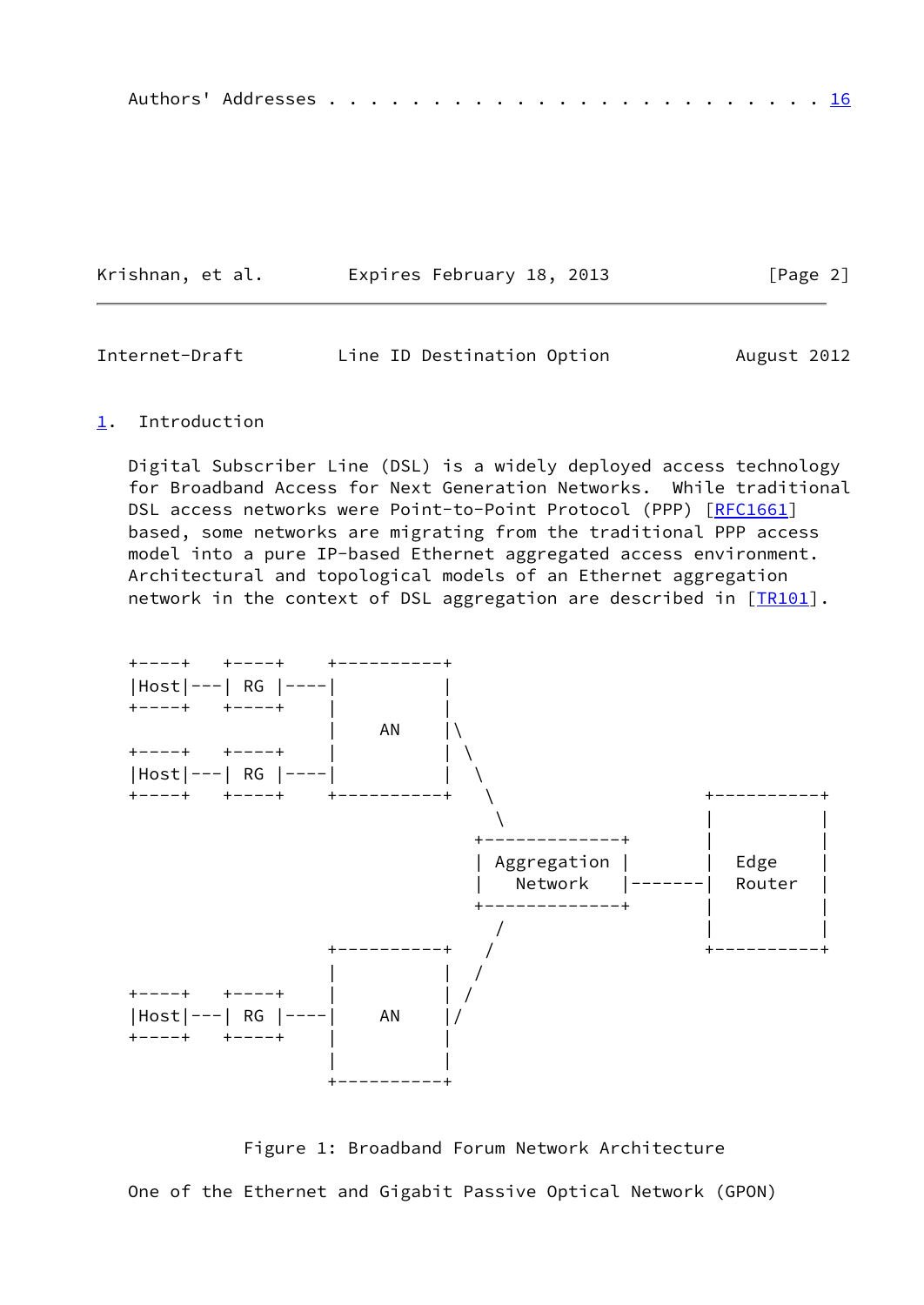aggregation models specified in this document bridges sessions from multiple user ports behind a DSL Access Node (AN), also referred to as a Digital subscriber line access multiplexer (DSLAM), into a single VLAN in the aggregation network. This is called the N:1 VLAN allocation model.

Krishnan, et al. Expires February 18, 2013 [Page 3]

<span id="page-3-1"></span>

Internet-Draft Line ID Destination Option August 2012



Figure 2: n:1 VLAN model

# <span id="page-3-0"></span>[1.1](#page-3-0). Terminology

1:1 VLAN It is a broadband network deployment scenario where each user port is mapped to a different VLAN on the Edge Router. The uniqueness of the mapping is maintained in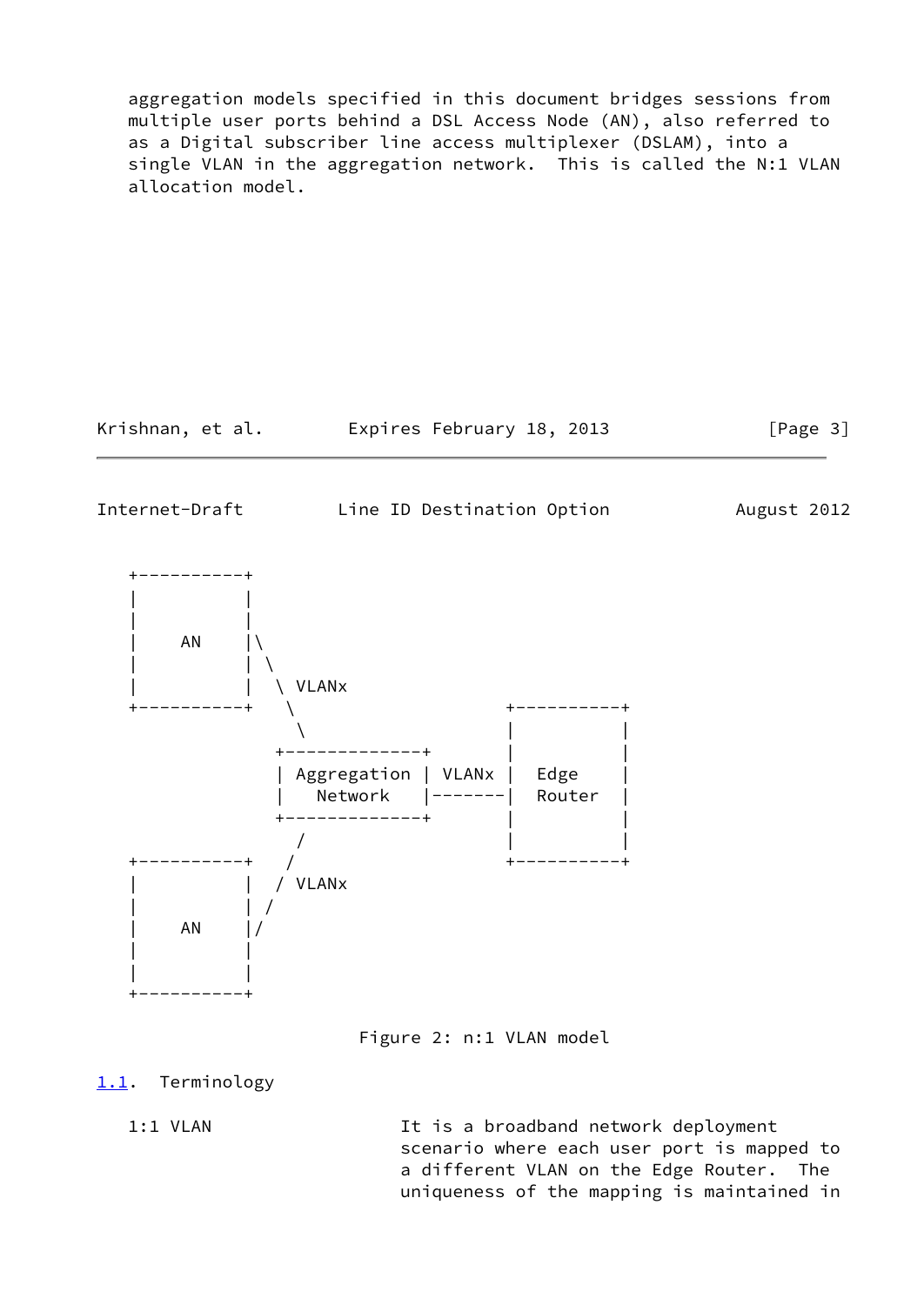|                  | the Access Node and across the Aggregation                                       |             |
|------------------|----------------------------------------------------------------------------------|-------------|
|                  | Network.                                                                         |             |
| N:1 VLAN         | It is a broadband network deployment                                             |             |
|                  | scenario where multiple user ports are                                           |             |
|                  | mapped to the same VLAN on the Edge Router.                                      |             |
|                  | The user ports may be located in the same<br>or different Access Nodes.          |             |
| <b>GPON</b>      | Gigabit-capable Passive Optical Network is                                       |             |
|                  | an optical access network that has been                                          |             |
|                  | introduced into the Broadband Forum<br>architecture in [TR156]                   |             |
| ΑN               | A DSL or a GPON Access Node. The Access                                          |             |
|                  | Node terminates the physical layer (e.g.                                         |             |
|                  | DSL termination function or GPON<br>termination function), may physically        |             |
|                  | aggregate other nodes implementing such                                          |             |
|                  | functionality, or may perform both                                               |             |
|                  | functions at the same time. This node<br>contains at least one standard Ethernet |             |
|                  |                                                                                  |             |
| Krishnan, et al. | Expires February 18, 2013                                                        | [Page 4]    |
|                  |                                                                                  |             |
| Internet-Draft   | Line ID Destination Option                                                       | August 2012 |

<span id="page-4-0"></span> IP functionality (e.g. IGMP snooping, MLD snooping etc.). RG RG RESIDENTIAL gateway device. It can be a Layer 3 (routed) device or a Layer 2 (bridged) device. The residential gateway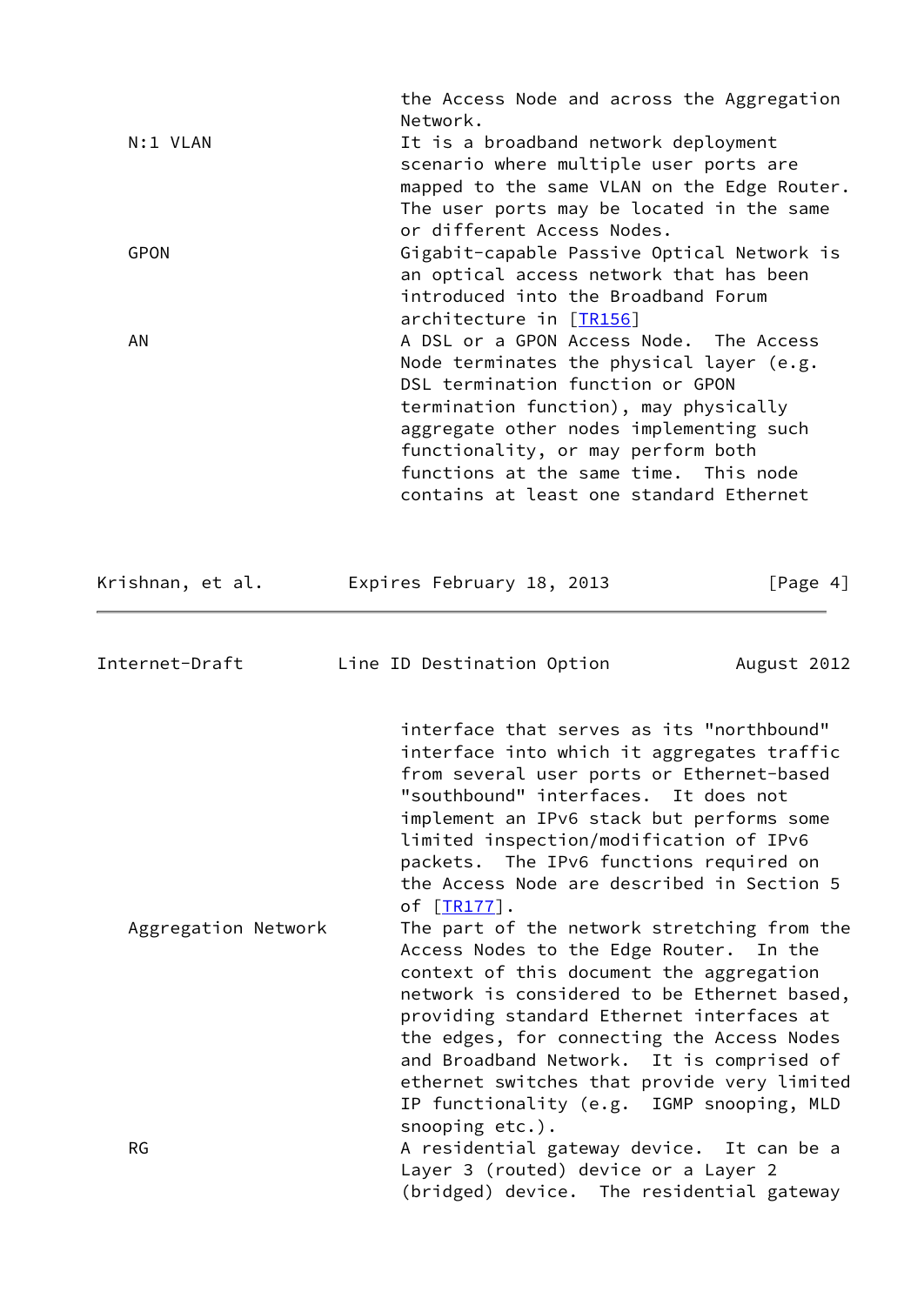|             | for Broadband Forum networks is defined in<br>[TR124] |
|-------------|-------------------------------------------------------|
| Edge Router | The Edge Router, also known as the                    |
|             | Broadband Network Gateway (BNG) is the                |
|             | first IPv6 hop for the user. In the cases             |
|             | where the Residential Gateway (RG) is                 |
|             | bridged, the BNG acts as the default router           |
|             | for the hosts behind the RG. In cases                 |
|             | where the RG is routed, the BNG acts as the           |
|             | default router for the RG itself. This                |
|             | node implements IPv6 router functionality.            |
| Host        | A node that implements IPv6 host                      |
|             | functionality.                                        |
| End-device  | A node that sends Router Solicitations and            |
|             | processes received Router Advertisements.             |
|             | When a Layer 3 RG is used it is considered            |
|             | an end-device in the context of this                  |
|             | document. When a Layer 2 RG is used, the              |
|             | host behind the RG is considered to be an             |
|             | end-device in the context of this document.           |

<span id="page-5-0"></span>[1.2](#page-5-0). Conventions used in this document

 The key words "MUST", "MUST NOT", "REQUIRED", "SHALL","SHALL NOT", "SHOULD", "SHOULD NOT", "RECOMMENDED", "MAY", and "OPTIONAL" in this document are to be interpreted as described in [\[RFC2119](https://datatracker.ietf.org/doc/pdf/rfc2119)].

| Krishnan, et al. | Expires February 18, 2013 | [Page 5] |
|------------------|---------------------------|----------|
|                  |                           |          |

<span id="page-5-2"></span>

| Line ID Destination Option<br>Internet-Draft | August 2012 |
|----------------------------------------------|-------------|
|----------------------------------------------|-------------|

### <span id="page-5-1"></span>[2](#page-5-1). Applicability Statement

 The line identification destination option is intended to be used only for the N:1 VLAN deployment model. For the other VLAN deployment models, line identification can be achieved differently. The mechanism described in the document is useful for allowing the connection of hosts that only support IPv6 stateless address auto configuration to attach to networks that use the N:1 VLAN deployment model.

When the Dynamic Host Configuration Protocol (DHCP) [\[RFC3315](https://datatracker.ietf.org/doc/pdf/rfc3315)] is used for IPv6 address assignment it has the side-effect of including reliability initiated by the end-device (the end-device retransmits DHCP messages until it receives a response), as well as a way to detect when the end-device is not active for an extended period of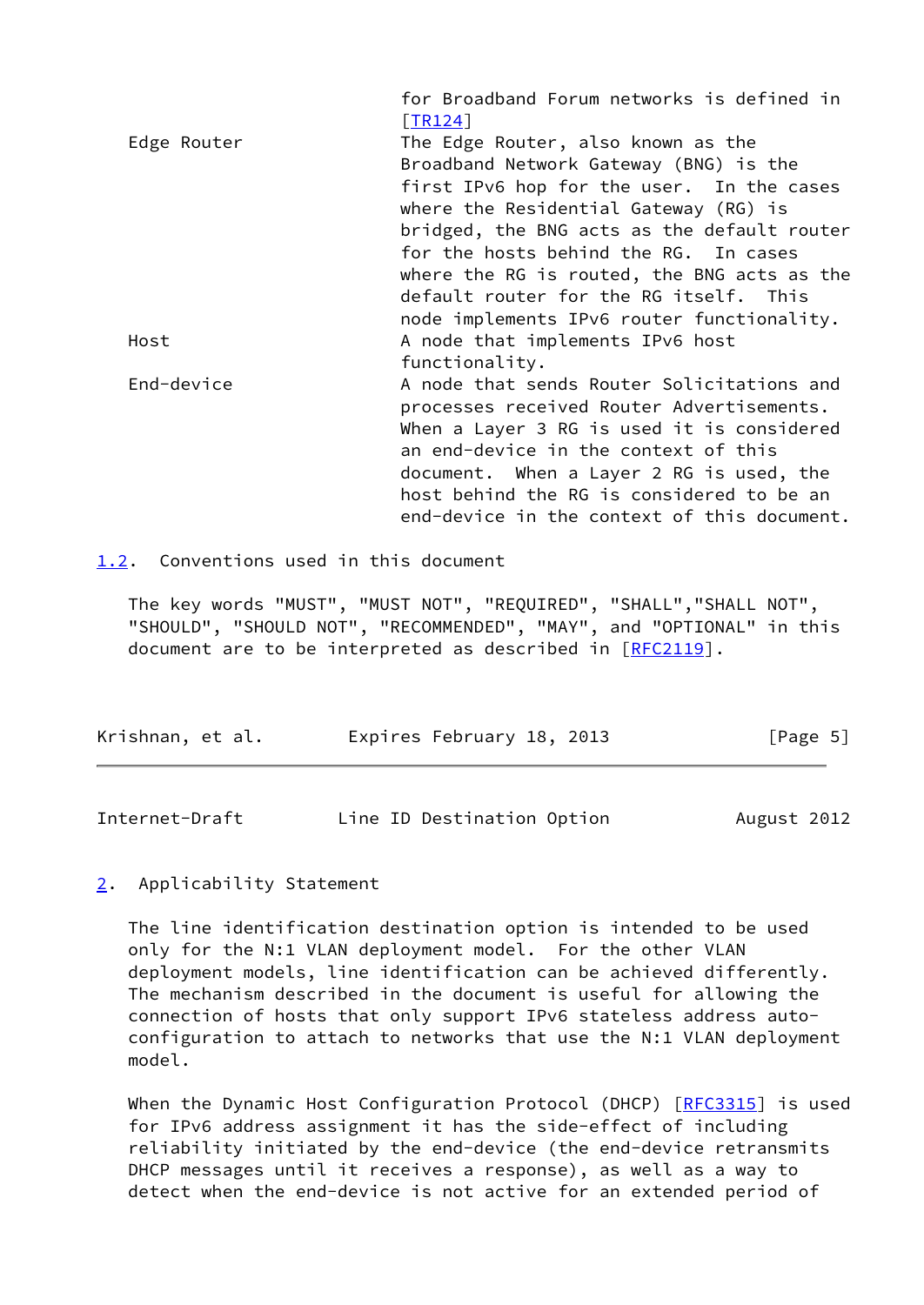time (the end-device would not renew its DHCP lease). The IPv6 Stateless address autoconfiguration protocol [\[RFC4862](https://datatracker.ietf.org/doc/pdf/rfc4862)] was not designed to satisfy such requirements [[RSDA\]](#page-17-2). While this option improves the reliability of operation in deployments that use Router Solicitations rather than DHCP, there are some limitations as specified below.

 The mechanism described in this document deals with the loss of subscriber-originated Router Solicitations (RSes) by initiating RSes at the AN, which improves the robustness over solely relying on the end-device's few initial retransmissions of RSes.

 But the AN retransmissions imply that some information (e.g. the subscriber's MAC address) that was obtained by the edge router from subscriber-originated RSes may no longer be available. e.g. Since there is no L2 frame received from the subscriber in case of an RS sent by an AN, the L2 address information of the end-device cannot be determined. One piece of L2 address information currently used in some Broadband networks is the MAC address. For this reason, the solution described in this document is NOT RECOMMENDED for networks that require the MAC address of the endpoint for identification.

 There is no indication when a subscriber is no longer active. Thus this protocol can not be used to automatically reclaim resources, such as prefixes, that are associated with an active subscriber. See [Section 8](#page-14-0). Thus this protocol is NOT RECOMMENDED for networks that require automatic notification when a subscriber is no longer active.

 This mechanism by itself provides no protection against the loss of RS induced state in access routers that would lead to loss of IPv6 connectivity for end-devices. Given that regular IPv6 hosts do not have RS retransmission behavior that would allow automatic recovery from such a failure, this mechanism SHOULD only be used in

| Krishnan, et al. | Expires February 18, 2013 | [Page 6] |
|------------------|---------------------------|----------|
|                  |                           |          |

<span id="page-6-0"></span>Internet-Draft Line ID Destination Option August 2012

deployments employing N:1 VLANs.

<span id="page-6-1"></span>[3](#page-6-1). Issues with identifying the subscriber premises in an N:1 VLAN model

 In a DSL or GPON based fixed Broadband Network, IPv6 end-devices are connected to an AN. These end-devices today will typically send a Router Solicitation Message to the Edge Router, to which the Edge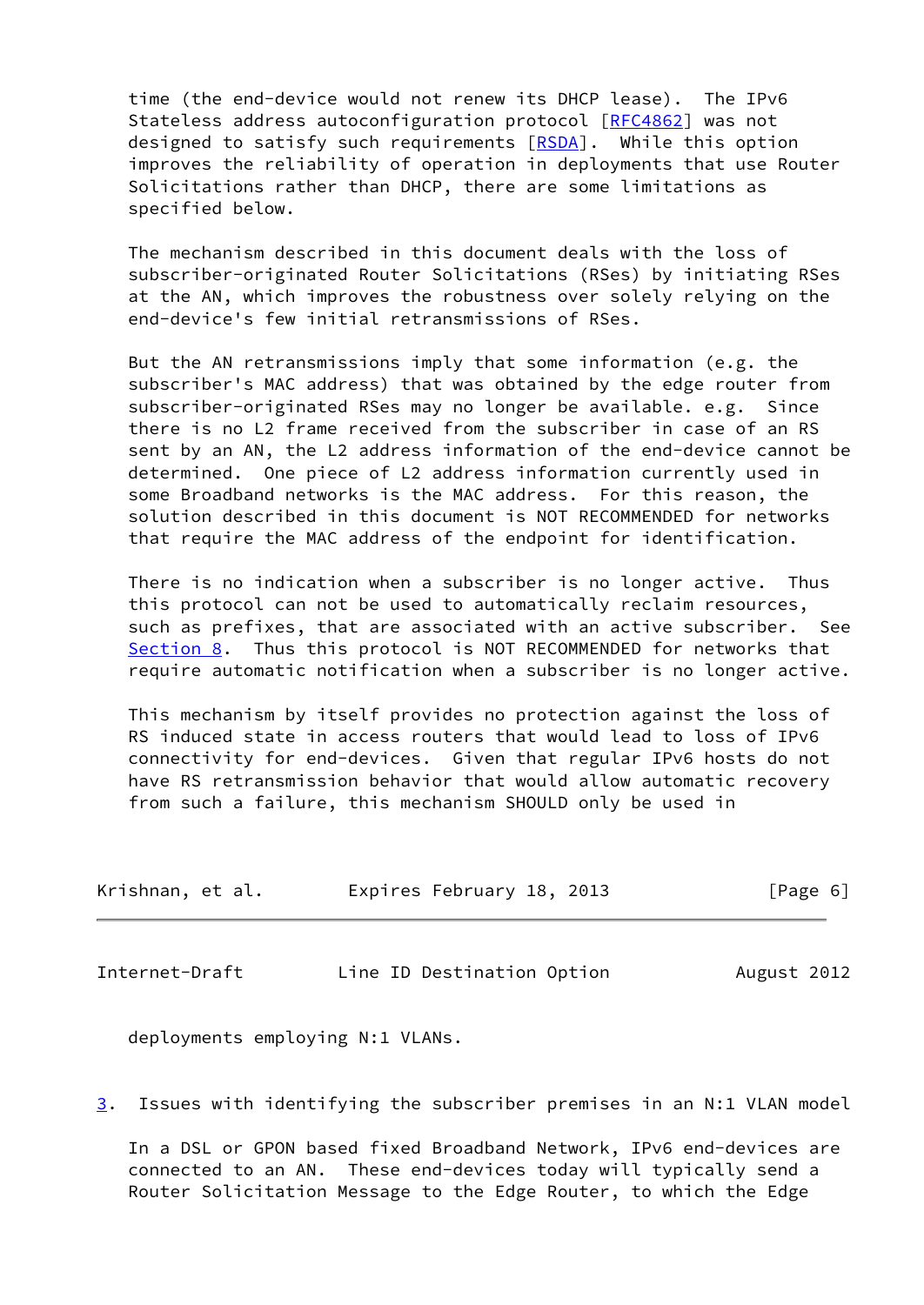Router responds with a Router Advertisement message. The Router Advertisement typically contains a prefix that the end-devices will use to automatically configure an IPv6 Address. Upon sending the Router Solicitation message the node connecting the end-device on the access circuit, typically an AN, would forward the RS to the Edge Router upstream over a switched network. However, in such Ethernet based aggregation networks, several subscriber premises may be connected to the same interface of an edge router (e.g. on the same VLAN). However, the edge router requires some information to identify the end-device on the circuit. To accomplish this, the AN needs to add line identification information to the Router Solicitation message and forward this to the Edge Router. This is analogous to the case where DHCP is being used, and the line identification information is inserted by a DHCP relay agent [\[RFC3315](https://datatracker.ietf.org/doc/pdf/rfc3315)]. This document proposes a method for the edge router to identify the subscriber premises using the contents of the received Router Solicitation messages. Note that there might be several end devices that are located on the same subscriber premises.

#### <span id="page-7-0"></span>[4](#page-7-0). Basic operation

 This document uses a mechanism that tunnels Neighbor discovery packets inside another IPv6 packet that uses a destination option (Line ID option) to convey line identification information as depicted in Figure 3. The use of the Line ID option in any other IPv6 datagrams, including untunneled RS and RA messages, is not defined by this document. The Neighbor discovery packets are left unmodified inside the encapsulating IPv6 packet. In particular, the Hop Limit field of the Neighbor Discovery (ND) message is not decremented when the packet is being tunneled. This is because ND messages whose Hop Limit is not 255 will be discarded by the receiver of such messages, as described in Sections  $6.1.1$  and  $6.1.2$  of [\[RFC4861](https://datatracker.ietf.org/doc/pdf/rfc4861)].

<span id="page-7-1"></span>

| Krishnan, et al. | Expires February 18, 2013  | $\lceil \text{Page } 7 \rceil$ |
|------------------|----------------------------|--------------------------------|
|                  |                            |                                |
| Internet-Draft   | Line ID Destination Option | August 2012                    |

+----+ +----+ +-----------+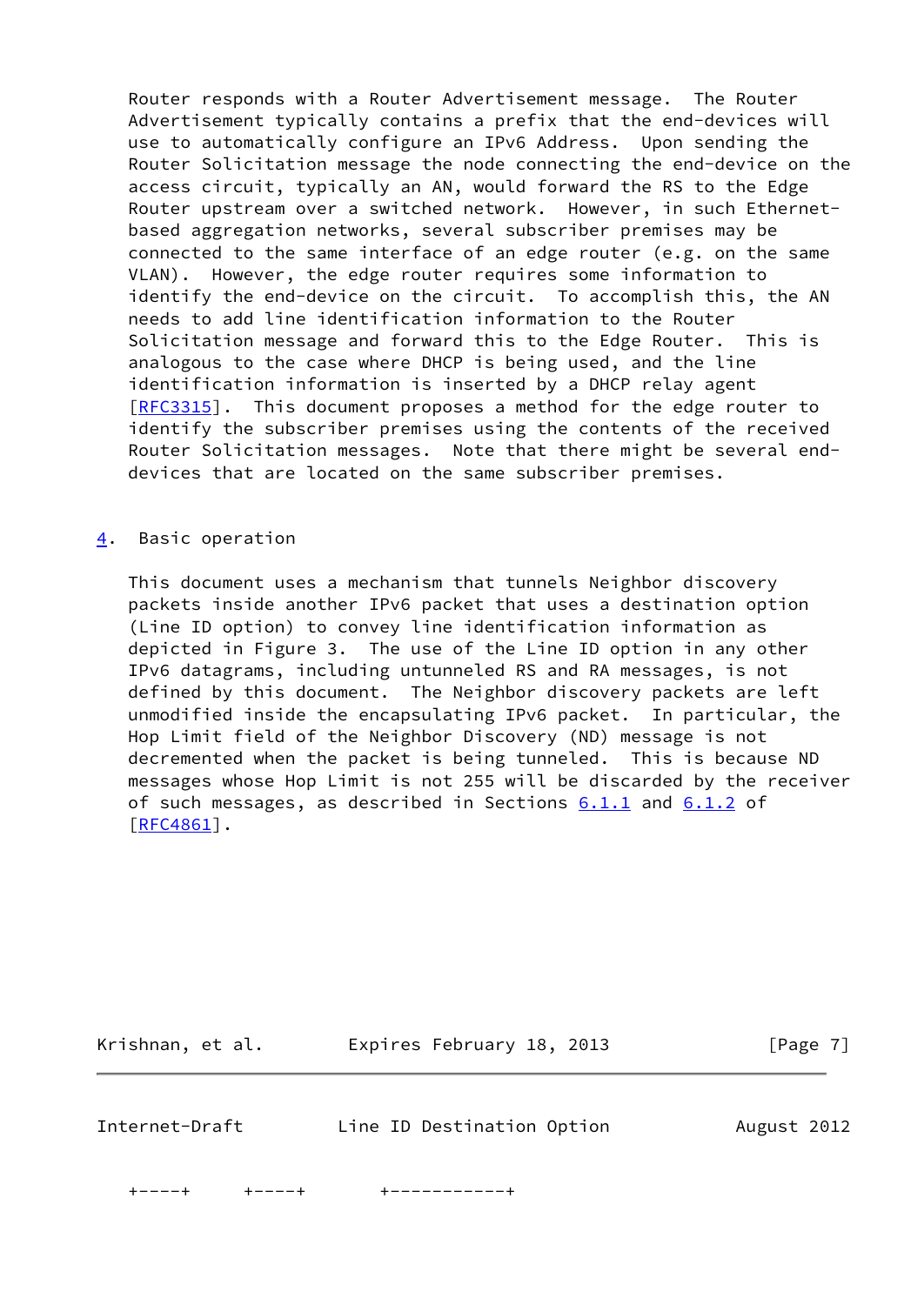

Figure 3: Basic message flow

# <span id="page-8-0"></span>[5](#page-8-0). AN Behavior

<span id="page-8-1"></span>[5.1](#page-8-1). On initialization

 On initialization, the AN MUST join the All-BBF-Access-Nodes multicast group on all its upstream interfaces towards the Edge Router.

<span id="page-8-2"></span>[5.2](#page-8-2). On receiving a Router Solicitation from the end-device

When an end-device sends out a Router Solicitation, it is received by the AN. The AN identifies these messages by looking for ICMPv6 messages (IPv6 Next Header value of 58) with ICMPv6 type 133. The AN intercepts and then tunnels the received Router Solicitation in a newly created IPv6 datagram with the Line Identification Option (LIO). The AN forms a new IPv6 datagram whose payload is the received Router Solicitation message as described in [\[RFC2473](https://datatracker.ietf.org/doc/pdf/rfc2473)] except that the Hop Limit field of the Router Solicitation message MUST NOT be decremented. If the AN has an IPv6 address, it MUST use this address in the Source Address field of the outer IPv6 datagram. Otherwise, the AN MUST copy the source address from the received Router Solicitation into the Source Address field of the outer IPv6 datagram. The destination address of the outer IPv6 datagram MUST be copied from the destination address of the tunneled RS. The AN MUST include a destination options header between the outer IPv6 header and the payload. It MUST insert a LIO destination option and set the line identification field of the option to contain the circuit identifier corresponding to the logical access loop port of the AN from which the RS was initiated.

Krishnan, et al. Expires February 18, 2013 [Page 8]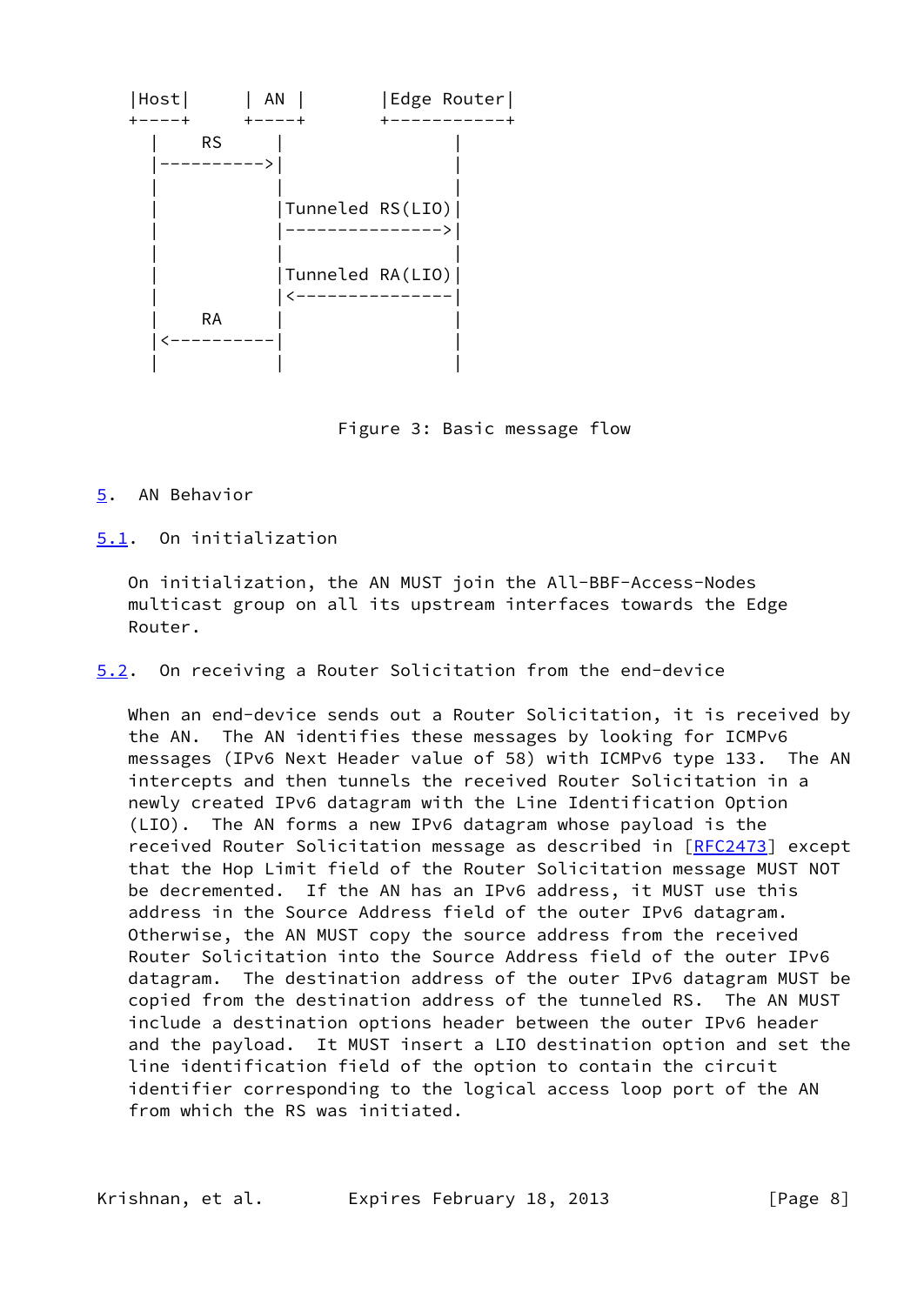<span id="page-9-4"></span><span id="page-9-0"></span>[5.3](#page-9-4). On receiving a Router Advertisement from the Edge Router

 When the edge router sends out a tunneled Router Advertisement in response to the RS, it is received by the AN. If there is an LIO option present, the AN MUST use the line identification data of the LIO option to identify the subscriber agent circuit of the AN on which the RA should be sent. The AN MUST then remove the outer IPv6 header of this tunneled RA and multicast the inner packet (the original RA) on this specific subscriber circuit.

<span id="page-9-1"></span>[5.3.1](#page-9-1). Identifying tunneled Router Advertisements

 The AN can identify tunneled RAs by installing filters based on the destination address (All-BBF-Access-Nodes which is reserved link local scoped multicast address) of the outer packets, and the presence of a destination option header with an LIO destination option.

<span id="page-9-2"></span>[5.4](#page-9-2). On detecting a subscriber circuit coming up

 RSes initiated by end-devices as described in [Section 5.2](#page-8-2) may be lost due to lack of connectivity between the AN and the end-device. To ensure that the end-device will receive an RA, the AN needs to trigger the sending of periodic RAs on the edge router. For this purpose, the AN needs to inform the edge router that a subscriber circuit has come up. Each time the AN detects that a subscriber circuit has come up, it MUST create a Router Solicitation message as described in Section [6.3.7 of \[RFC4861\].](https://datatracker.ietf.org/doc/pdf/rfc4861#section-6.3.7) It MUST use the unspecified address as the source address of this RS. It MUST then tunnel this RS towards the edge router as described in [Section 5.2](#page-8-2).

 In case there are connectivity issues between the AN and the edge router, the RSes initiated by the AN can be lost. The AN SHOULD continue retransmitting the Router Solicitations following the algorithm described in **[Section 5.6](#page-10-0)** for a given LIO until it receives an RA for that specific LIO.

### <span id="page-9-3"></span>[5.5](#page-9-3). On detecting Edge Router failure

When the edge router reboots and loses state or is replaced by a new edge router, the AN will detect it using connectivity check mechanisms that are already in place in Broadband networks (e.g. BFD). When such edge router failure is detected, the AN needs to start transmitting RSes for each of its subscriber circuits that are up as described in **[Section 5.4](#page-9-2)**.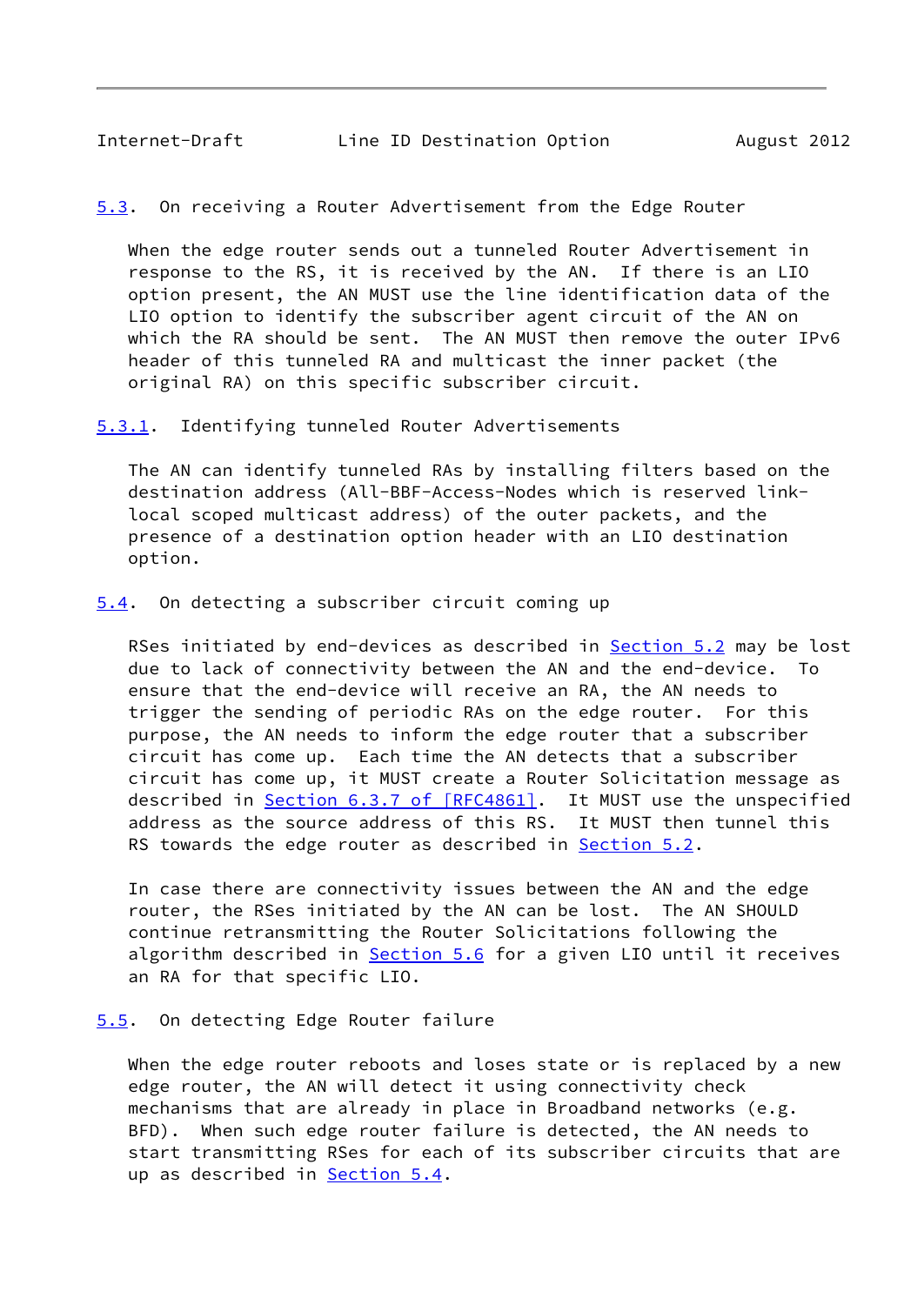<span id="page-10-1"></span>

| Line ID Destination Option<br>Internet-Draft<br>August 2012 |
|-------------------------------------------------------------|
|-------------------------------------------------------------|

<span id="page-10-0"></span>[5.6](#page-10-0). RS Retransmission algorithm

 The AN SHOULD use the exponential backoff algorithm for retransmits that is described in Section [14 of \[RFC3315\]](https://datatracker.ietf.org/doc/pdf/rfc3315#section-14) in order to continuously retransmit the Router Solicitations for a given LIO until a response is received for that specific LIO. The AN SHOULD use the following variables as input to the retransmission algorithm:

 IRT 1 Second MRT 30 Seconds MRC 0 MRD 0

<span id="page-10-2"></span>[6](#page-10-2). Edge Router Behavior

<span id="page-10-3"></span>[6.1](#page-10-3). On receiving a Tunneled Router Solicitation from the AN

 When the edge router receives a tunneled Router Solicitation forwarded by the AN, it needs to check if there is an LIO destination option present in the outer datagram. The edge router can use the contents of the line identification field to lookup the addressing information and policy that need to be applied to the line from which the Router Solicitation was received. The edge router MUST then process the inner RS message as specified in [\[RFC4861](https://datatracker.ietf.org/doc/pdf/rfc4861)].

<span id="page-10-4"></span>[6.2](#page-10-4). On sending a Router Advertisement towards the end-device

 When the edge router sends out a Router Advertisement in response to a tunneled RS that included an LIO option, it MUST tunnel the Router Advertisement in a newly created IPv6 datagram with the Line Identification Option (LIO) as described below. First, The edge router creates the Router Advertisement message as described in Section [6.2.3 of \[RFC4861\]](https://datatracker.ietf.org/doc/pdf/rfc4861#section-6.2.3). The edge router MUST include a Prefix Information Option in this RA that contains the prefix that corresponds to the received LIO (The LIO from the received tunneled RS is usually passed on from the edge router to some form of provisioning system that returns the prefix to be included in the RA. It could e,g, be based on RADIUS.). Then, the Edge Router forms the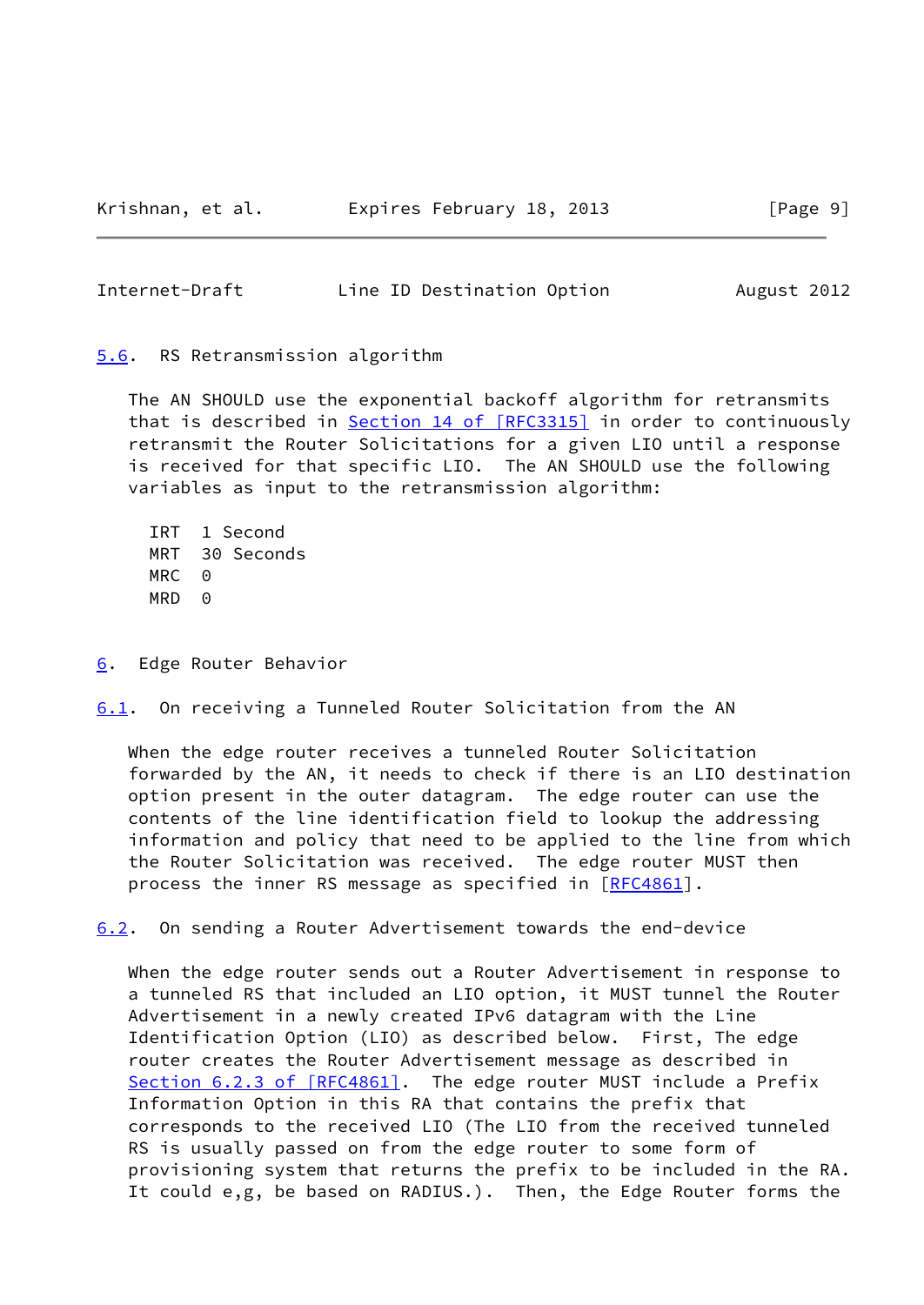new IPv6 datagram, whose payload is the Router Advertisement message, as described in [\[RFC2473](https://datatracker.ietf.org/doc/pdf/rfc2473)] except that the Hop Limit field of the Router Advertisement message MUST NOT be decremented. The Edge router MUST use a link-local IPv6 address on the outgoing interface in the Source Address field of the outer IPv6 datagram. The edge router MUST include a destination options header between the outer IPv6 header and the payload. It MUST insert a LIO destination option and set the line identification field of the option to contain the same value as that of the Line ID option in the received RS. The

| Krishnan, et al. | Expires February 18, 2013 | [Page 10] |
|------------------|---------------------------|-----------|
|------------------|---------------------------|-----------|

<span id="page-11-0"></span>Internet-Draft Line ID Destination Option August 2012

 IPv6 destination address of the inner RA MUST be set to the all-nodes multicast address.

 If the Source Address field of the received IPv6 datagram was not the unspecified address, the edge router MUST copy this address into the Destination Address field of the outer IPv6 datagram sent back towards the AN. The link-layer destination address of the outer IPv6 datagram containing the outer IPv6 datagram MUST be resolved using regular Neighbour Discovery procedures.

 If the Source Address field of the received IPv6 datagram was the unspecified address, the destination address of the outer IPv6 datagram MUST be set to the well-known link-local scope All-BBF- Access-Nodes multicast address [to be allocated]. The link-layer destination address of the tunneled RA MUST be set to the unicast link-layer address of the AN that sent the tunneled Router Solicitation which is being responded to.

 The edge router MUST ensure that it does not transmit tunneled RAs whose size is larger than the MTU of the link between the edge router and the AN, which would require that the outer IPv6 datagram undergo fragmentation. This limitation is imposed because the AN may not be capable of handling the reassembly of such fragmented datagrams.

<span id="page-11-1"></span>[6.3](#page-11-1). Sending periodic unsolicited Router Advertisements towards the end-device

 After sending a tunneled Router Advertisement as specified in [Section 6.2](#page-10-4) in response to a received RS, the edge router MUST store the mapping between the LIO and the prefixes contained in the Router Advertisement. It should then initiate periodic sending of unsolicited Router Advertisements as described in Section [6.2.3. of](https://datatracker.ietf.org/doc/pdf/rfc4861#section-6.2.3)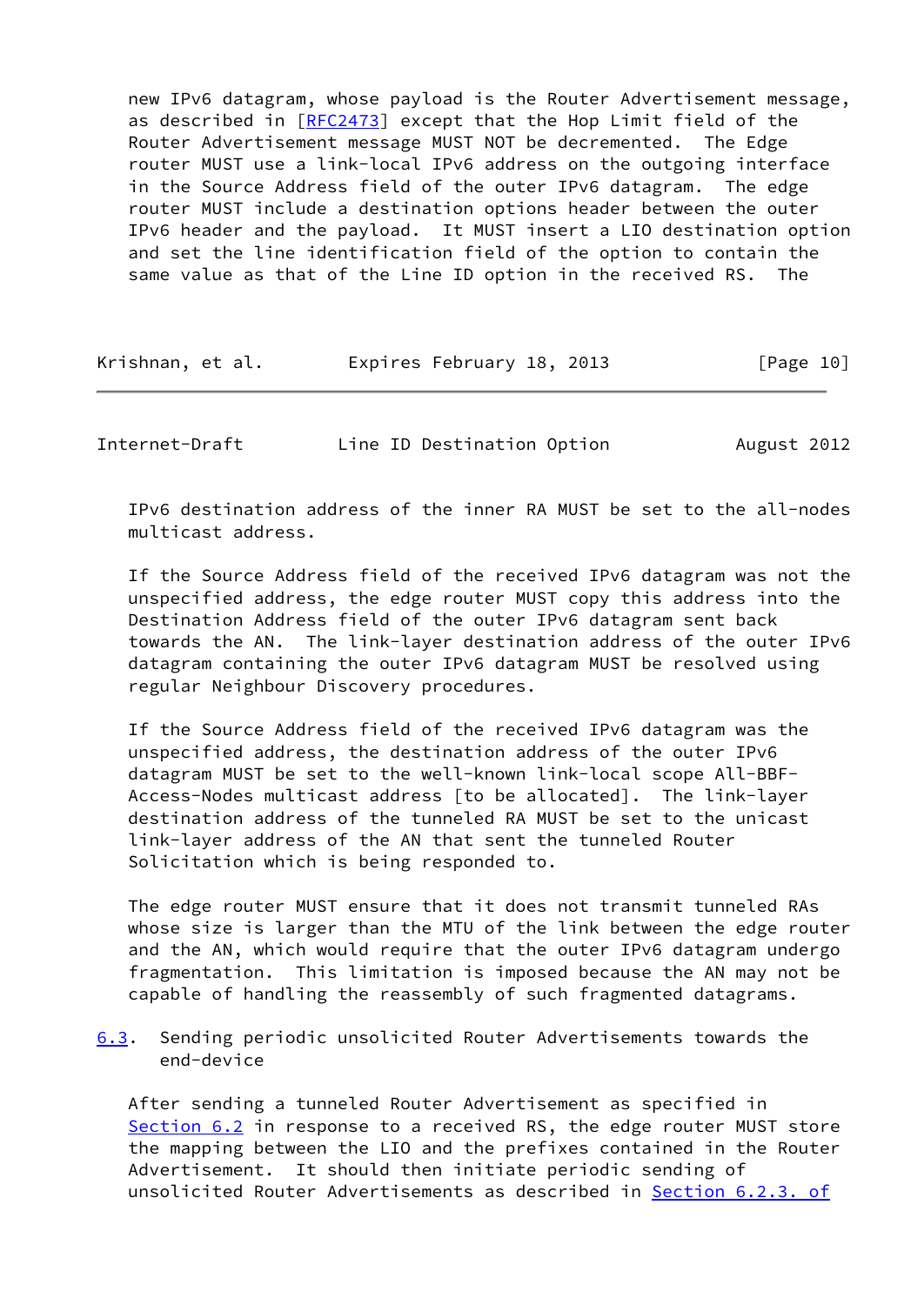[\[RFC4861\]](https://datatracker.ietf.org/doc/pdf/rfc4861#section-6.2.3) . The Router Advertisements MUST be created and tunneled as described in **Section 6.2</u>.** The edge router MAY stop sending Router Advertisements if it receives a notification from the AN that the subscriber circuit has gone down. This notification can be received out-of-band using a mechanism such as ANCP. Please consult [Section 8](#page-14-0) for more details.

<span id="page-12-0"></span>[7](#page-12-0). Line Identification Destination Option (LIO)

 The Line Identification Destination Option (LIO) is a destination option that can be included in IPv6 datagrams that tunnel Router Solicitation and Router Advertisement messages. The use of the Line ID option in any other IPv6 datagrams is not defined by this document. Multiple Line Identification destination options MUST NOT be present in the same IPv6 datagram. The LIO has no alignment

<span id="page-12-1"></span>

| Krishnan, et al. |                                 | Expires February 18, 2013                                            | [Page 11]   |  |  |  |
|------------------|---------------------------------|----------------------------------------------------------------------|-------------|--|--|--|
| Internet-Draft   | Line ID Destination Option      |                                                                      | August 2012 |  |  |  |
| requirement.     |                                 |                                                                      |             |  |  |  |
| 0                |                                 | 2<br>0 1 2 3 4 5 6 7 8 9 0 1 2 3 4 5 6 7 8 9 0 1 2 3 4 5 6 7 8 9 0 1 | 3           |  |  |  |
|                  |                                 | +-+-+-+-+-+-+-+-+-+-+-+-+-+-+-+-+-+                                  |             |  |  |  |
|                  |                                 | Option Type   Option Length                                          |             |  |  |  |
|                  |                                 |                                                                      |             |  |  |  |
|                  | LineIDLen   Line Identification |                                                                      |             |  |  |  |
|                  |                                 |                                                                      |             |  |  |  |
|                  |                                 | Figure 4: Line Identification Destination Ontion Lavout              |             |  |  |  |

Figure 4: Line Identification Destination Option Layout

Option Type

 8-bit identifier of the type of option. The option identifier for the line identification option will be allocated by the IANA.

Option Length

 8-bit unsigned integer. The length of the option (excluding the Option Type and Option Length fields). The value MUST be greater than 0.

LineIDLen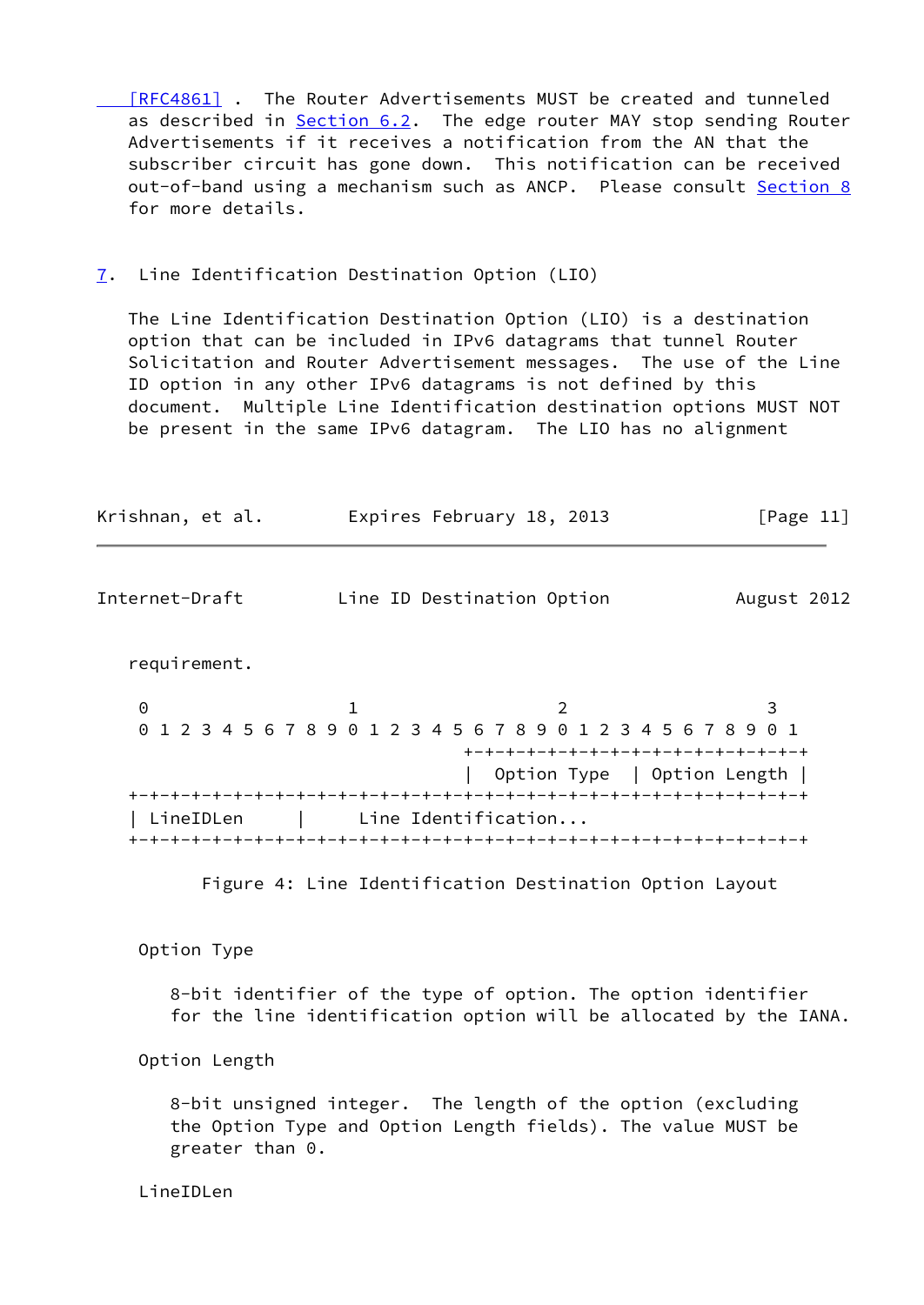8-bit unsigned integer. The length of the Line Identification field in number of octets.

Line Identification

 Variable length data inserted by the AN describing the subscriber agent circuit identifier corresponding to the logical access loop port of the AN from which the RS was initiated. The line identification MUST be unique across all the ANs that share a link to the edge router. e.g. One such line identification scheme is described in Section 3.9 of  $[TR101]$ . The line idenfication should be encoded as specified in [Section 7.1.](#page-13-0)

### <span id="page-13-0"></span>[7.1](#page-13-0). Encoding of Line ID

 This IPv6 Destination Option is derived from an existing widely deployed DHCPv6 Option [\[RFC4649](https://datatracker.ietf.org/doc/pdf/rfc4649)], which is in turn derived from a widely deployed DHCPv4 Option [[RFC3046](https://datatracker.ietf.org/doc/pdf/rfc3046)]. Both of those derive from and cite the basic DHCP options specification  $[REC2132]$ . Those widely deployed DHCP options use the NVT character set

| Krishnan, et al. | Expires February 18, 2013 | [Page 12] |
|------------------|---------------------------|-----------|
|------------------|---------------------------|-----------|

<span id="page-13-1"></span>Internet-Draft Line ID Destination Option August 2012

 [\[RFC2132](https://datatracker.ietf.org/doc/pdf/rfc2132)][RFC0020]. Since the data carried in the Line ID option is used in the same manner by the provisioning systems as the DHCP options, it is beneficial for it to maintain the same encoding as the DHCP options.

 The IPv6 Line ID option contains a description which identifies the line, using only character positions (decimal 32 to decimal 126, inclusive) of the US-ASCII character set  $[X3.4]$  $[X3.4]$ ,  $[RECOO2O]$ . Consistent with [\[RFC2132](https://datatracker.ietf.org/doc/pdf/rfc2132)], [[RFC3046\]](https://datatracker.ietf.org/doc/pdf/rfc3046) and [\[RFC4649](https://datatracker.ietf.org/doc/pdf/rfc4649)], the Line ID field SHOULD NOT contain the US-ASCII NUL character (decimal 0). However, implementations receiving this option MUST NOT fail merely because an ASCII NUL character is (erroneously) present in the Line ID option's data field.

 Some existing widely deployed implementations of edge routers and ANs that support the previously mentioned DHCP option only support US- ASCII, and strip the high-order bit from any 8-bit characters entered by the device operator. The previously mentioned DHCP options do not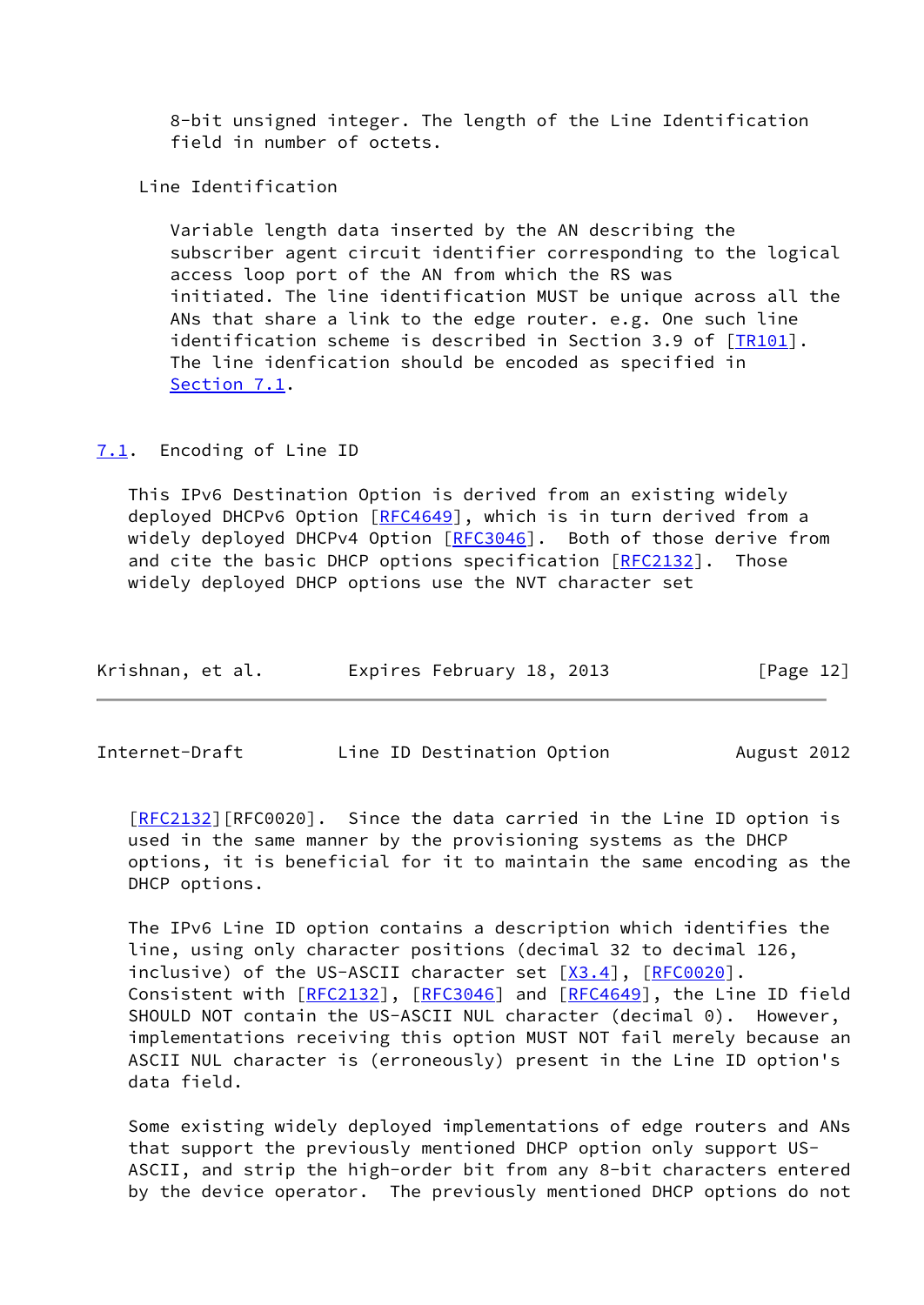support 8-bit character sets either. Therefore, for compatibility with the installed base and to maximise interoperability, the high order bit of each octet in this field MUST be set to zero by any device inserting this option in an IPv6 packet.

 Consistent with [\[RFC3046](https://datatracker.ietf.org/doc/pdf/rfc3046)] and [[RFC4649](https://datatracker.ietf.org/doc/pdf/rfc4649)], this option always uses binary comparison. Therefore, two Line IDs MUST be equal when they match when compared byte-by-byte. Line-ID A and Line-ID B match byte-by-byte when (1) A and B have the same number of bytes and (2) for all byte indexes P in A: the value of A at index P has the same binary value as the value of B at index P.

 Two Line IDs MUST NOT be equal if they do not match byte-by-byte. For example, an IPv6 Line ID option containing "f123" is not equal to a Line ID option "F123".

Intermediate systems MUST NOT alter the contents of the Line ID.

<span id="page-14-0"></span>[8](#page-14-0). Garbage collection of unused prefixes

 Following the mechanism described in this document, the Broadband network associates a prefix to a subscriber line based on the LIO. Even when the subscriber line goes down temporarily, this prefix stays allocated to that specific subscriber line. i.e. The prefix is not returned to the unused pool. When a subscriber line no longer needs a prefix, the prefix can be reclaimed by manual action dissociating the prefix from the LIO in the backend systems.

| Krishnan, et al. | Expires February 18, 2013 | [Page 13] |
|------------------|---------------------------|-----------|
|------------------|---------------------------|-----------|

<span id="page-14-2"></span>Internet-Draft Line ID Destination Option August 2012

<span id="page-14-1"></span>[9](#page-14-1). Interactions with Secure Neighbor Discovery

Since the SEND [\[RFC3971](https://datatracker.ietf.org/doc/pdf/rfc3971)] protected RS/RA packets are not modified in anyway by the mechanism described in this document, there are no issues with SEND verification.

<span id="page-14-3"></span>[10.](#page-14-3) Acknowledgements

 The authors would like to thank Margaret Wasserman, Mark Townsley, David Miles, John Kaippallimalil, Eric Levy-Abegnoli, Thomas Narten,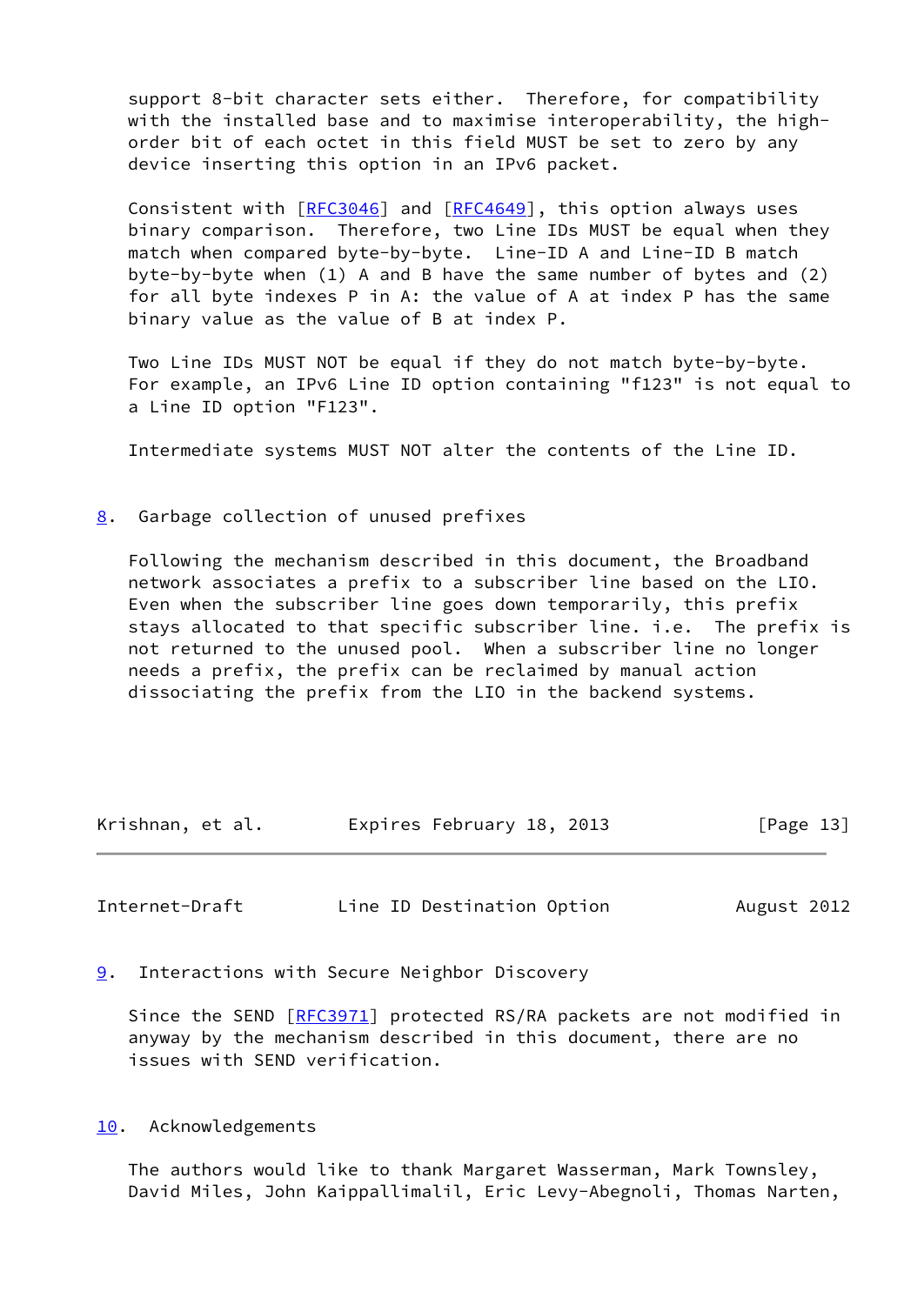Olaf Bonness, Thomas Haag, Wojciech Dec, Brian Haberman, Ole Troan, Hemant Singh, Jari Arkko, Joel Halpern, Bob Hinden, Ran Atkinson, Glen Turner, Kathleen Moriarty, David Sinicrope, Dan Harkins, Stephen Farrell, Barry Leiba, Sean Turner, Ralph Droms, and Mohammed Boucadair for reviewing this document and suggesting changes.

### <span id="page-15-0"></span>[11.](#page-15-0) Security Considerations

 The line identification information inserted by the AN or the edge router is not protected. This means that this option may be modified, inserted, or deleted without being detected. In order to ensure validity of the contents of the line identification field, the network between the AN and the edge router needs to be trusted.

### <span id="page-15-1"></span>[12.](#page-15-1) IANA Considerations

 This document defines a new IPv6 destination option for carrying line identification. IANA is requested to assign a new destination option type in the Destination Options registry maintained at

<http://www.iana.org/assignments/ipv6-parameters>

<TBA1> Line Identification Option [RFCXXXX]

 The act bits for this option need to be 10 and the chg bit needs to be 0.

 This document also requires the allocation of a well-known link-local scope multicast address from the IPv6 Multicast Address Space Registry located at

 [http://www.iana.org/assignments/ipv6-multicast-addresses/](http://www.iana.org/assignments/ipv6-multicast-addresses/ipv6-multicast-addresses.xml) [ipv6-multicast-addresses.xml](http://www.iana.org/assignments/ipv6-multicast-addresses/ipv6-multicast-addresses.xml)

<TBA2> All-BBF-Access-Nodes [RFCXXXX]

| Krishnan, et al. |  | Expires February 18, 2013 |  | [Page 14] |  |
|------------------|--|---------------------------|--|-----------|--|
|                  |  |                           |  |           |  |

<span id="page-15-3"></span>

| Internet-Draft | Line ID Destination Option | August 2012 |
|----------------|----------------------------|-------------|
|----------------|----------------------------|-------------|

### <span id="page-15-2"></span>[13.](#page-15-2) References

<span id="page-15-4"></span>[13.1](#page-15-4). Normative References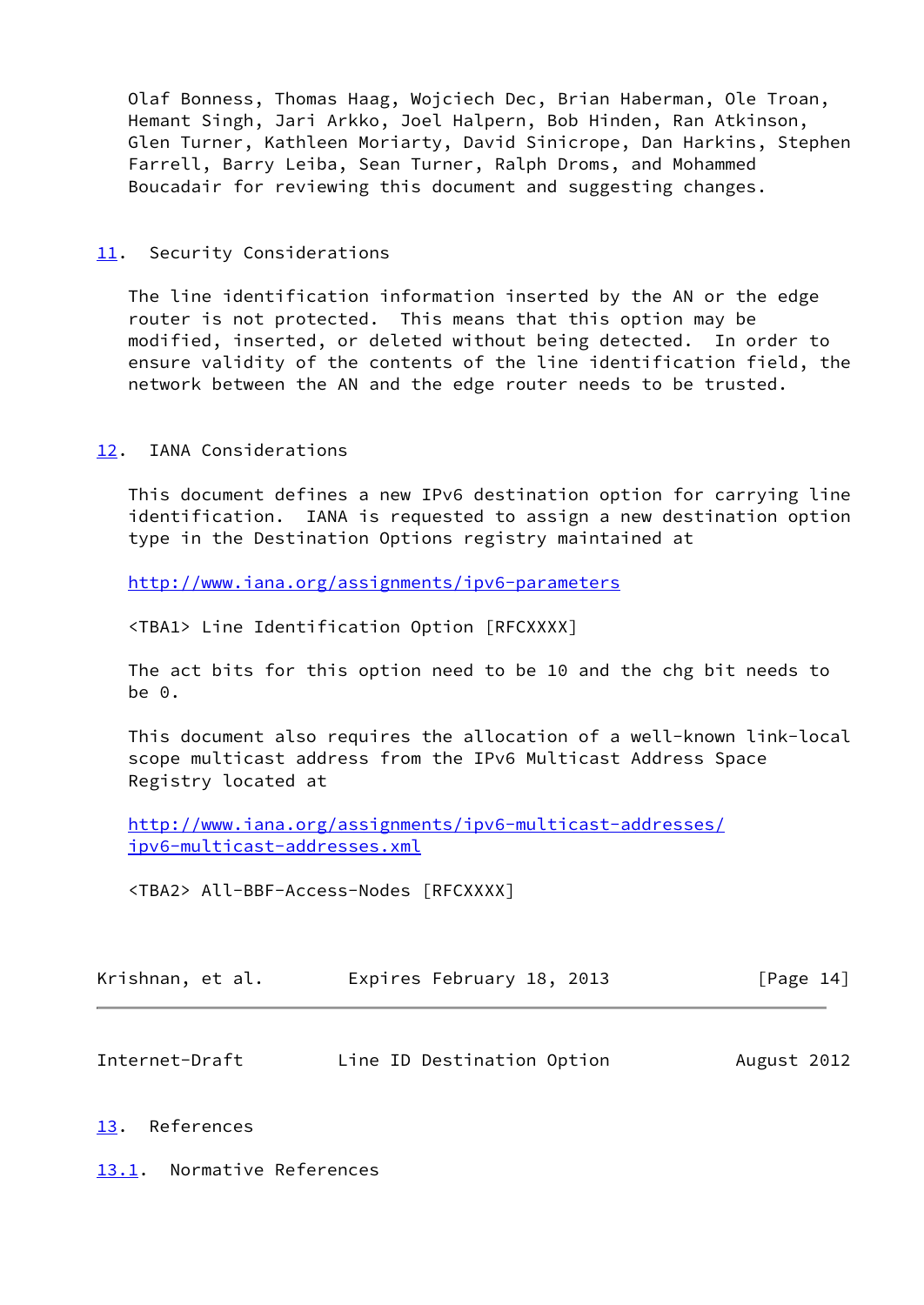- [RFC1661] Simpson, W., "The Point-to-Point Protocol (PPP)", STD 51, [RFC 1661,](https://datatracker.ietf.org/doc/pdf/rfc1661) July 1994.
- [RFC2119] Bradner, S., "Key words for use in RFCs to Indicate Requirement Levels", [BCP 14](https://datatracker.ietf.org/doc/pdf/bcp14), [RFC 2119](https://datatracker.ietf.org/doc/pdf/rfc2119), March 1997.
- [RFC2473] Conta, A. and S. Deering, "Generic Packet Tunneling in IPv6 Specification", [RFC 2473](https://datatracker.ietf.org/doc/pdf/rfc2473), December 1998.
- [RFC3315] Droms, R., Bound, J., Volz, B., Lemon, T., Perkins, C., and M. Carney, "Dynamic Host Configuration Protocol for IPv6 (DHCPv6)", [RFC 3315,](https://datatracker.ietf.org/doc/pdf/rfc3315) July 2003.
- [RFC3971] Arkko, J., Kempf, J., Zill, B., and P. Nikander, "SEcure Neighbor Discovery (SEND)", [RFC 3971,](https://datatracker.ietf.org/doc/pdf/rfc3971) March 2005.
- [RFC4861] Narten, T., Nordmark, E., Simpson, W., and H. Soliman, "Neighbor Discovery for IP version 6 (IPv6)", [RFC 4861](https://datatracker.ietf.org/doc/pdf/rfc4861), September 2007.
- [RFC4862] Thomson, S., Narten, T., and T. Jinmei, "IPv6 Stateless Address Autoconfiguration", [RFC 4862,](https://datatracker.ietf.org/doc/pdf/rfc4862) September 2007.
- <span id="page-16-0"></span> [TR101] Broadband Forum, "Migration to Ethernet-based DSL aggregation", [<http://www.broadband-forum.org/technical/](http://www.broadband-forum.org/technical/download/TR-101.pdf) [download/TR-101.pdf](http://www.broadband-forum.org/technical/download/TR-101.pdf)>.
- <span id="page-16-3"></span> [TR124] Broadband Forum, "Functional Requirements for Broadband Residential Gateway Devices", [<http://](http://www.broadband-forum.org/technical/download/TR-124_Issue-2.pdf) [www.broadband-forum.org/technical/download/](http://www.broadband-forum.org/technical/download/TR-124_Issue-2.pdf) [TR-124\\_Issue-2.pdf>](http://www.broadband-forum.org/technical/download/TR-124_Issue-2.pdf).
- <span id="page-16-1"></span> [TR156] Broadband Forum, "Using GPON Access in the context of TR- 101", [<http://www.broadband-forum.org/technical/download/](http://www.broadband-forum.org/technical/download/TR-156.pdf) [TR-156.pdf>](http://www.broadband-forum.org/technical/download/TR-156.pdf).
- <span id="page-16-2"></span> [TR177] Broadband Forum, "IPv6 in the context of TR-101", <www.broadband-forum.org/technical/download/TR-177.pdf>.
- <span id="page-16-4"></span> [X3.4] American National Standards Institute, "American Standard Code for Information Interchange (ASCII)", Standard X3.4 , 1968.

Krishnan, et al. Expires February 18, 2013 [Page 15]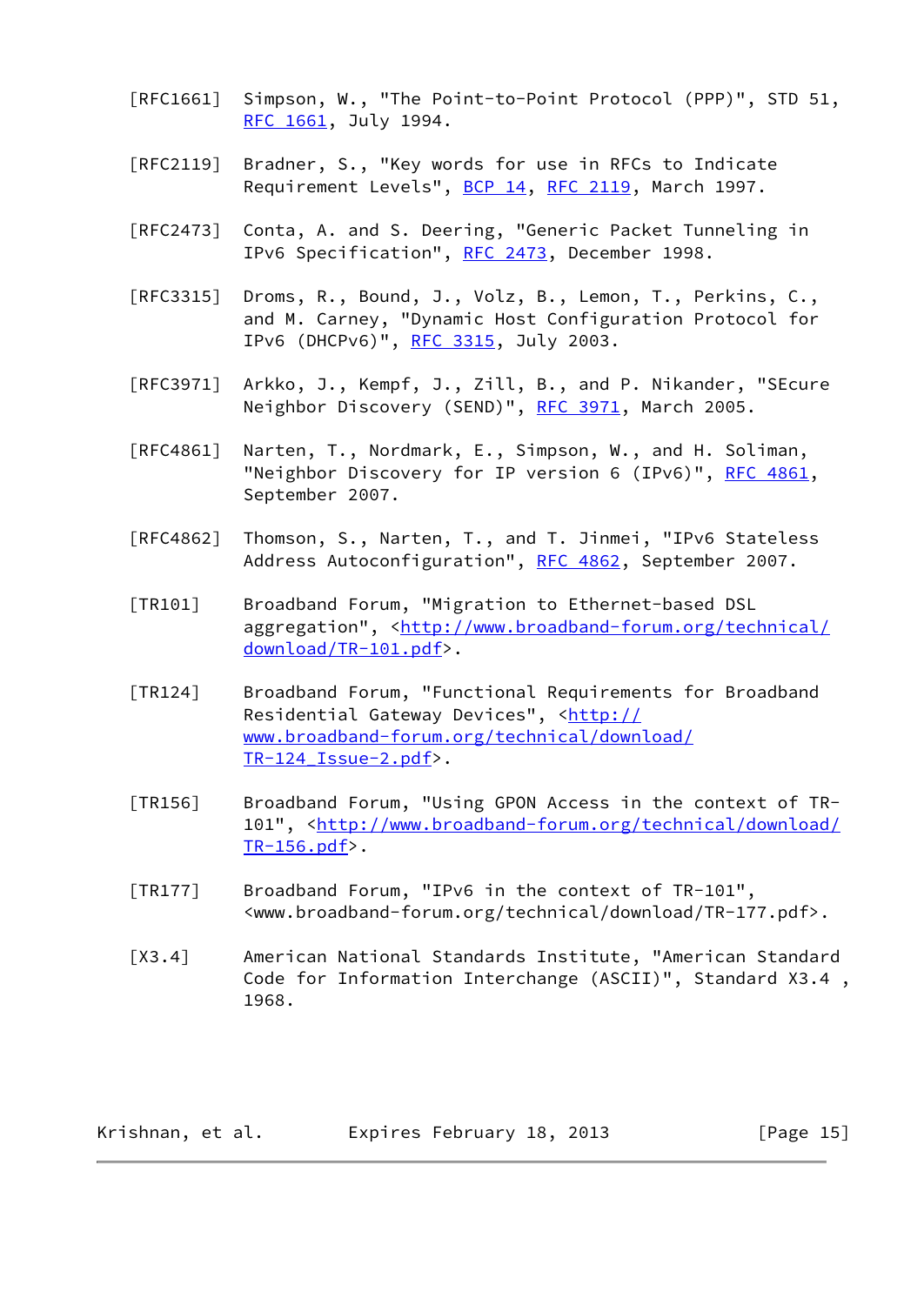- <span id="page-17-1"></span><span id="page-17-0"></span>[13.2](#page-17-0). Informative References
	- [RFC0020] Cerf, V., "ASCII format for network interchange", [RFC 20](https://datatracker.ietf.org/doc/pdf/rfc20), October 1969.
	- [RFC2132] Alexander, S. and R. Droms, "DHCP Options and BOOTP Vendor Extensions", [RFC 2132](https://datatracker.ietf.org/doc/pdf/rfc2132), March 1997.
	- [RFC3046] Patrick, M., "DHCP Relay Agent Information Option", [RFC 3046,](https://datatracker.ietf.org/doc/pdf/rfc3046) January 2001.
	- [RFC4649] Volz, B., "Dynamic Host Configuration Protocol for IPv6 (DHCPv6) Relay Agent Remote-ID Option", [RFC 4649,](https://datatracker.ietf.org/doc/pdf/rfc4649) August 2006.
	- [RSDA] Dec, W., "IPv6 Router Solicitation Driven Access Considered Harmful", [draft-dec-6man-rs-access-harmful-00](https://datatracker.ietf.org/doc/pdf/draft-dec-6man-rs-access-harmful-00) (work in progress), June 2011.

<span id="page-17-2"></span>Authors' Addresses

 Suresh Krishnan Ericsson 8400 Blvd Decarie Town of Mount Royal, Quebec Canada

Email: suresh.krishnan@ericsson.com

 Alan Kavanagh Ericsson 8400 Blvd Decarie Town of Mount Royal, Quebec Canada

Email: alan.kavanagh@ericsson.com

 Balazs Varga Ericsson Konyves Kalman krt. 11. B. 1097 Budapest Hungary

Email: balazs.a.varga@ericsson.com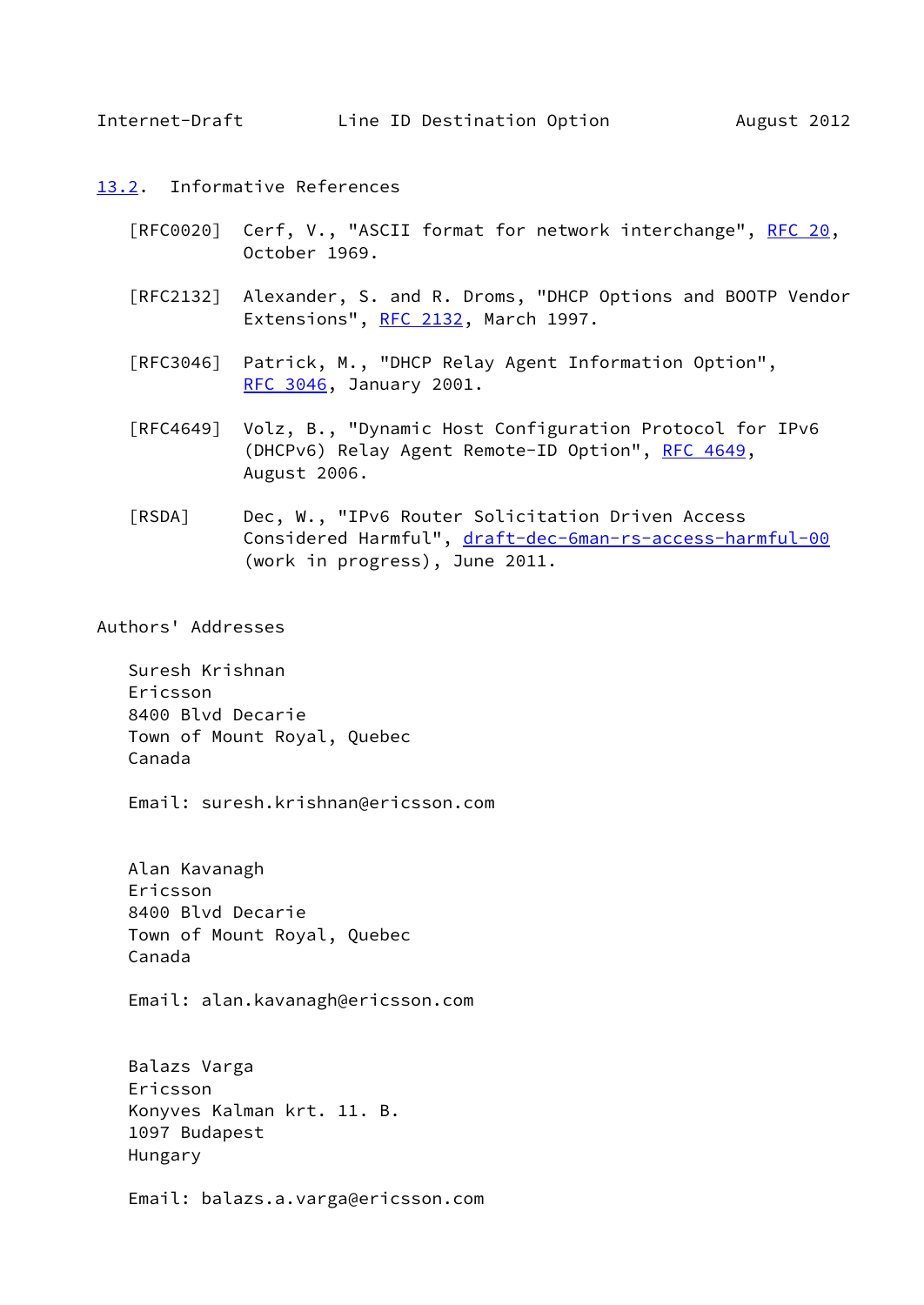Internet-Draft Line ID Destination Option August 2012

 Sven Ooghe Alcatel-Lucent Copernicuslaan 50 2018 Antwerp, Belgium Phone:

Email: sven.ooghe@alcatel-lucent.com

 Erik Nordmark Cisco 510 McCarthy Blvd. Milpitas, CA, 95035 USA

 Phone: +1 408 527 6625 Email: nordmark@cisco.com